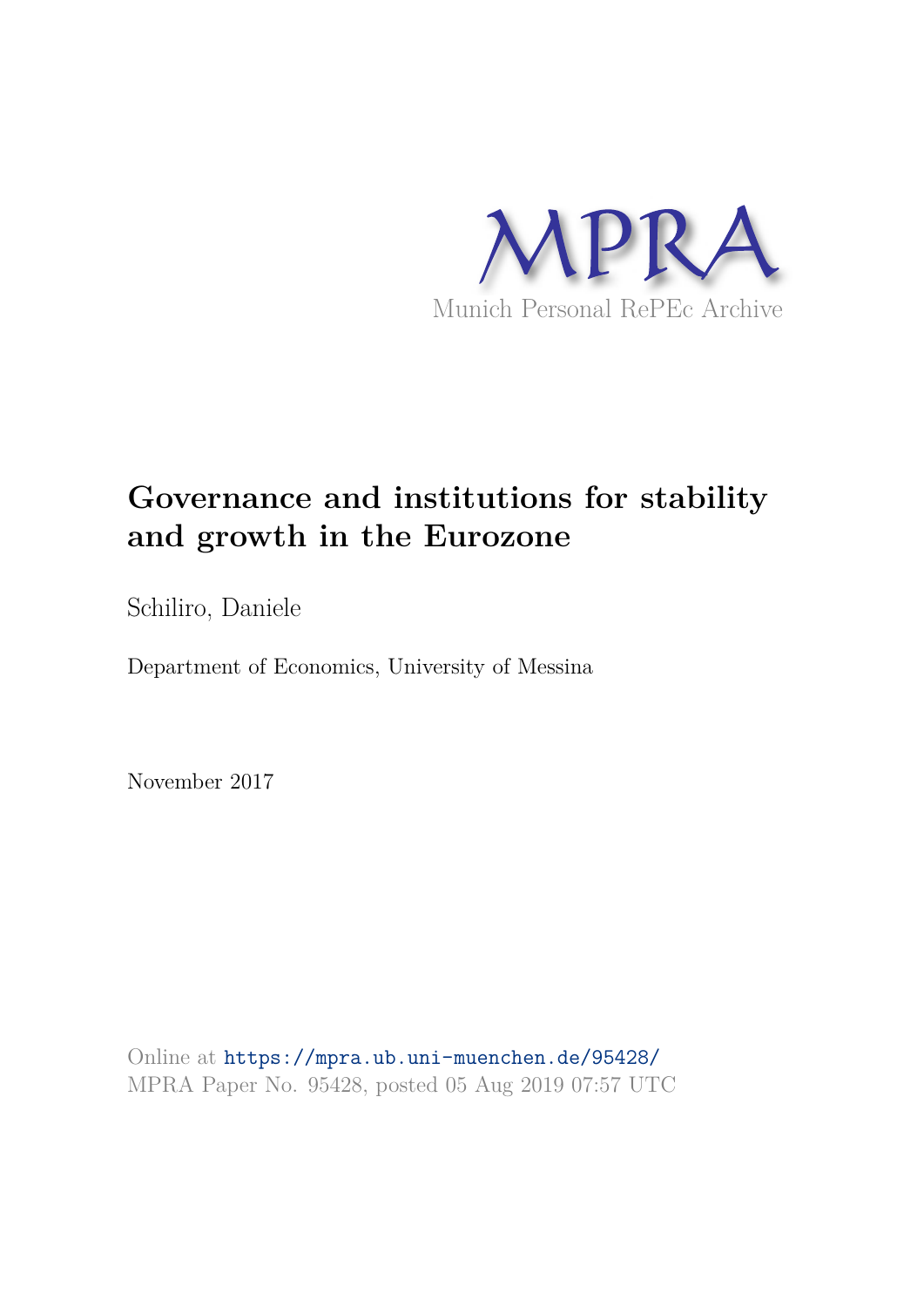# **Governance and institutions for stability and growth in the Eurozone**

**Daniele Schilirò**  *Department of Economics University of Messina, Italy*  **dschiliro@unime.it** 

**November 2017** 

#### **ABSTRACT**

The present paper aims to contribute to the debate on what kind of governance and institutions are needed to ensure stability and growth in the Eurozone. In fact, despite the economic recovery, the Eurozone does not yet have effective institutions to ensure stability in the face of a new economic crisis, without forgetting legitimacy, transparency, and ability to meet the expectations of greater prosperity for euro area citizens. This paper intends to support the view of a deep rethinking of EMU with a different governance and different institutions. The new governance should imply a renewed political agreement among the member states not only of the Eurozone, but also of the whole European Union. This political agreement must lead to a reconsideration of the Maastricht parameters, to a different approach of the European institutions and, lastly, to the change of the EU Treaty. The paper will also discuss the role of institutions that must balance the European interests and those of member states with the aim to provide a consistent approach to stability and growth.

Keywords: European Commission; ECB; rules-based system; economic convergence; banking union; financial stability; growth-oriented policies; transparency; legitimacy; treaty changes.

JEL Classification: E60, F55, O43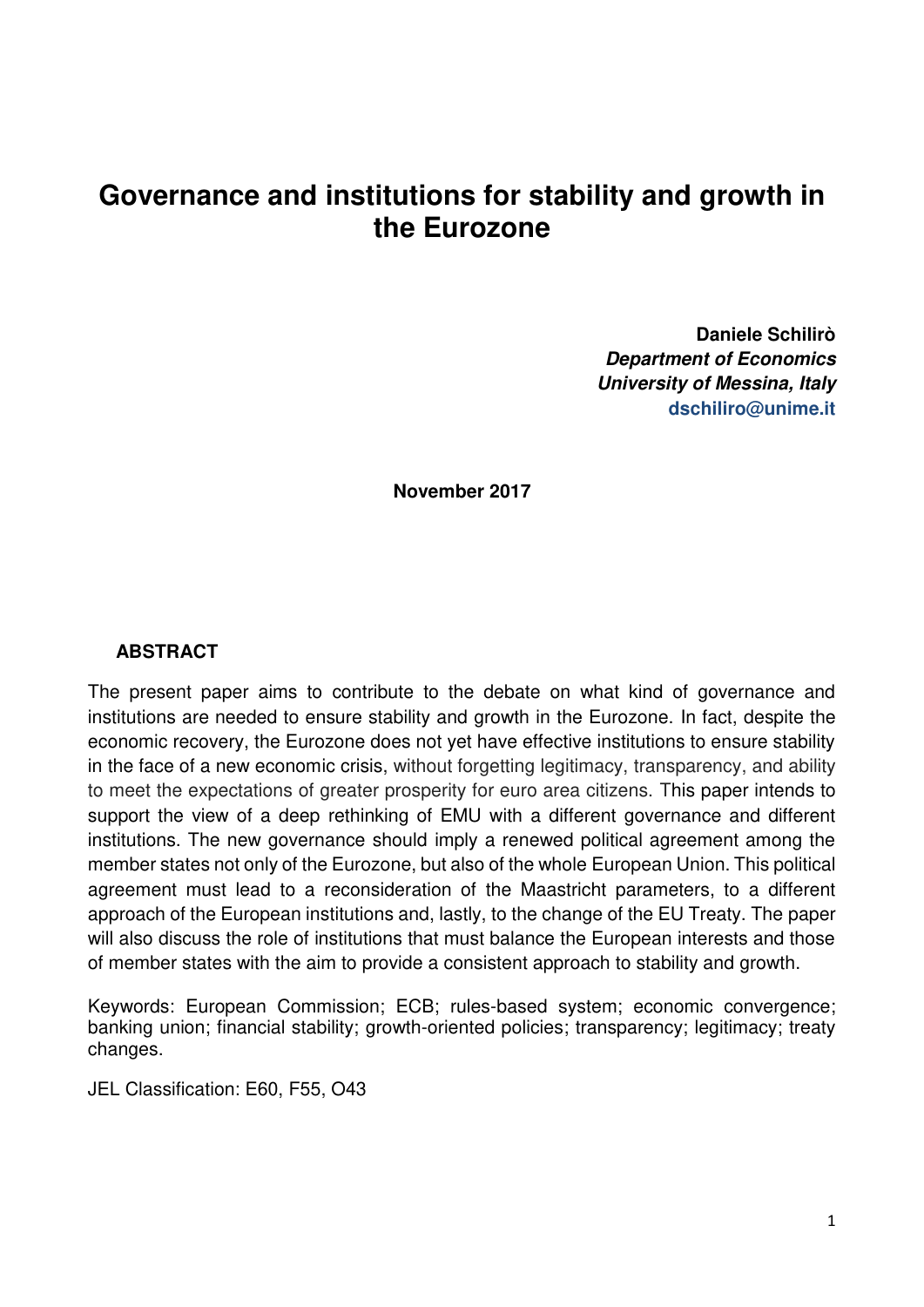# **1. INTRODUCTION**

Financial fragility has been the main cause of the difficult times in the world economy, and particularly in the Eurozone, from 2008 on. In fact, the Eurozone has suffered most since the global financial crisis in terms of growth and unemployment. Besides the global financial crisis of 2008, member states of European Monetary Union (EMU) also experienced a sovereign debt crisis from 2010, causing great instability at national level among member states. The crisis has definitely shown that the institutional architecture of EMU had many flaws. Today, EMU is stronger than in the past but it is still not able to guarantee stability and growth even in the most difficult times, as recognized by the European Commission itself in its recent *Reflection Paper on the Deepening of the Economic and Monetary Union* (2017b). Actually, the economic conditions in the countries of Eurozone have improved in the last years, thanks to *ad hoc* crisis management measures, several governance changes and attempts to implement longer-term reforms, but the Eurozone does not have a governance and institutions which are satisfactory in terms of economic convergence between Eurozone members. Also, Eurozone does not yet have effective institutions to ensure the stability in the face of a new economic crisis, without forgetting transparency, legitimacy and ability to meet the expectations of greater prosperity for euro area citizens. Thus, open questions remain such as: which kind of governance is the more suitable for the Eurozone? How can stability in the Eurozone be achieved and maintained over time, without any negative effects on growth? How can the European institutions sustain their legitimacy and be accountable?

A sustainable currency union requires an effective governance that guarantees stability and security, coordination of economic policies growth-oriented, transparent and legitimate institutions. Today, the European Commission and, more generally, the European institutions seem more aware of what a sustainable currency union needs, but the problem is how to translate this awareness into operative and effective decisions, and appropriate policies.

This paper contributes to the debate on which kind of governance and institutions are required to ensure stability and growth in the Eurozone. It supports a deep rethinking of EMU with a change to governance and institutions. The new governance should imply a renewed political agreement among the Eurozone member states, but also within the EU. This political agreement must lead to a reconsideration of the Maastricht parameters, a different approach by the European institutions, and a change of the EU Treaty. The paper will also discuss the institutions' roles in balancing European and member states' interests to provide a consistent approach to stability and growth.

Next, the paper provides an overview of the EMU governance. Then, it examines open issues in the governance and reviews which kinds of governance are needed for survival of the Eurozone. The paper ends with a conclusion section.

# **2. THE GOVERNANCE OF EMU**

The EMU has been an incomplete system since its origin, because it is a monetary union without fiscal union (Eichengreen & von Hagen, 1996) or, at least, some degree of centralization of the budgetary policy of the several member states (MacDougall Report,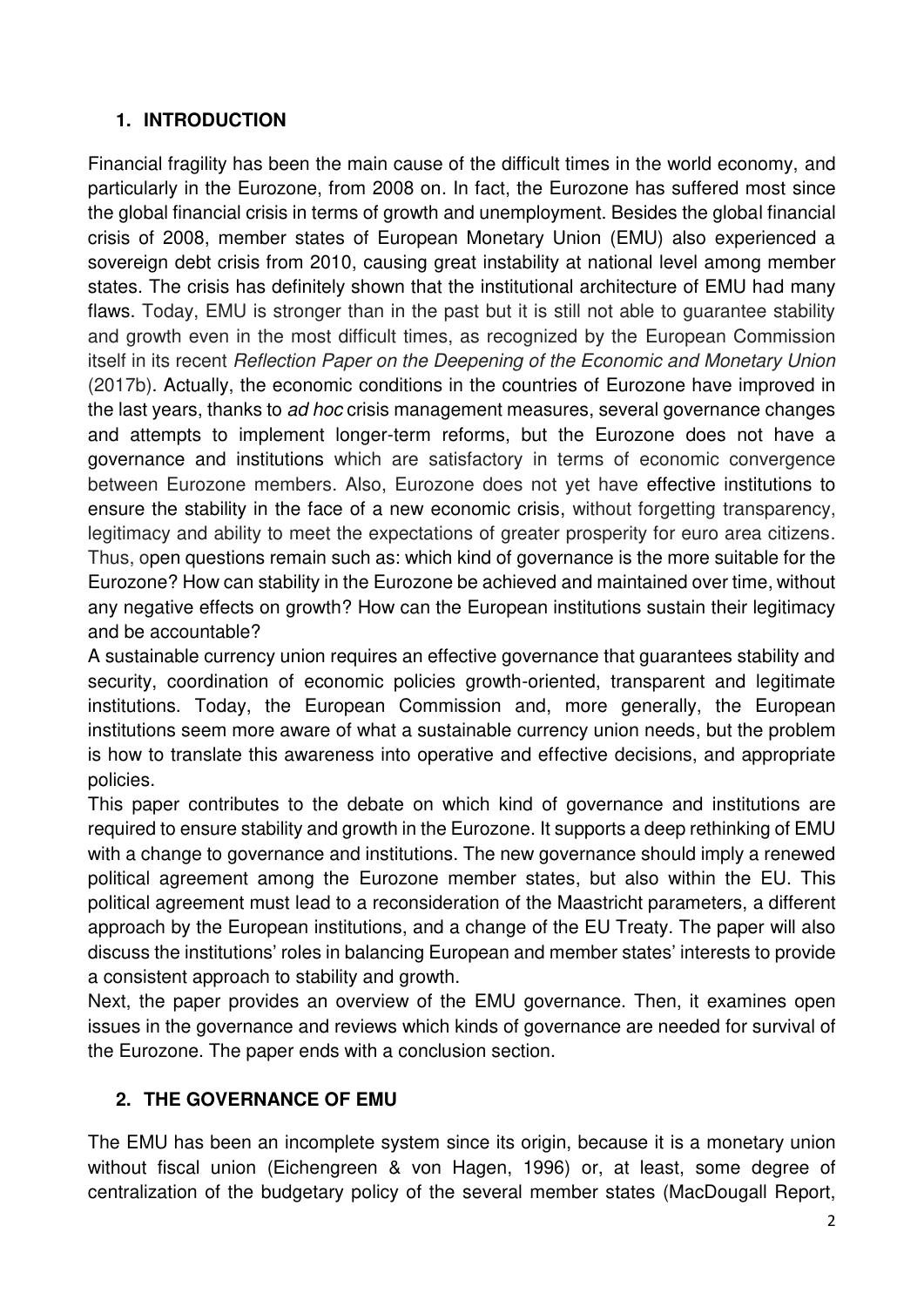1977). Furthermore, Eurozone falls short of the requirements for an optimal currency area. In fact, it lacked the fiscal capacity and labor mobility advocated by optimum currency area theory (Bayoumi & Eichengreen, 1993). In addition, its member states have not conveyed sufficiently.

EMU has a single currency, but it is without a state (Padoa Schioppa, 2004). There is a basic contradiction between a single supranational currency and the continuation of the nation-state based economic policies. This contradiction has been a key factor of the euro crisis. Since the EMU's inception, there has not been consensus neither political will on the correct balance of additional integration necessary to the appropriate functioning of the system. A challenge to this balance relies in the structural differences between the economies of the member states, which resulted in labour costs, productivity, and inflation divergences, that brought about divergences in price- and cost-competitiveness.

Another major challenge lies in balancing the trade-off between independence in the area of fiscal and financial policy and coordination within a monetary union, since, when the Eurozone crisis began in 2010, the EMU governance system has been found devoid of market-sharing mechanisms and fiscal stabilization mechanisms (Alcidi & Gros, 2015).

The EMU governance<sup>1</sup> is built on a rules-based system with sanctions for non-compliance. But many member countries have shown unwillingness or inability to implement rules properly, namely those who advocated the strict compliance with such rules like Germany and France. In fact, the rules applied to budgetary policies were not applied in full or consistently by member states since 1999. A recent study of IMF [\(Eyraud,](http://www.imf.org/en/Publications/Publications-By-Author?author=Luc%20%20Eyraud) Poghosya & Gaspar, 2017) confirms that EU countries have been running excessive deficits and distorted budgets, applying a poor compliance with financial rules in the single currency area. Because of the crisis, the European authorities and the member states agreed to reform the governance of the EMU. Thus, the introduction of the European Semester (November 2010), as the main pillar of the new governance framework, put emphasis on economic policy coordination and macroeconomic surveillance in the EU, without changing the principle of the rules-based approach. Apart from the European Semester, other measures aimed to enhance integration and stability were then adopted. It follows that sovereign debt resolution mechanism and bailing out facilities within the Eurozone became operational, such as the European Financial Stability Facility (EFSF) in June 2010 and the European Stability Mechanism in October 2012. Also, in December 2011 the "Six-Pack"<sup>2</sup> and in May 2013 the "Two-Pack" legislation, which include rules designed to deal with shocks and policy coordination, were implemented. The Treaty on Stability, Coordination and Governance in the EMU, the so called Fiscal Compact<sup>3</sup>, in force since January 2013, aimed to reinforce the financial stability of the Eurozone through a stricter coordination of the national budget policies, including the definition of benchmarks for structural deficit and debt-to-GDP ratio, and a judicial enforcement mechanism for noncompliance with such

<sup>1</sup> But also, the EU governance.

<sup>&</sup>lt;sup>2</sup> The "Six-Pack" is a set of legislative decisions to enhance economic governance. It introduced the Macroeconomic Imbalance Procedure, a surveillance procedure, identifying ten indicators and indicative thresholds (Sanchis i Marco, 2014).

 $^3$  The core of the new treaty and its real novelty lies in the introduction of the 'golden rule': the obligation to introduce into national law (preferably constitutional) the new budgetary limits defined in Article 3, para. 1, in particular a 'structural' deficit not exceeding 0.5% of the GDP. (De Witte, 2012).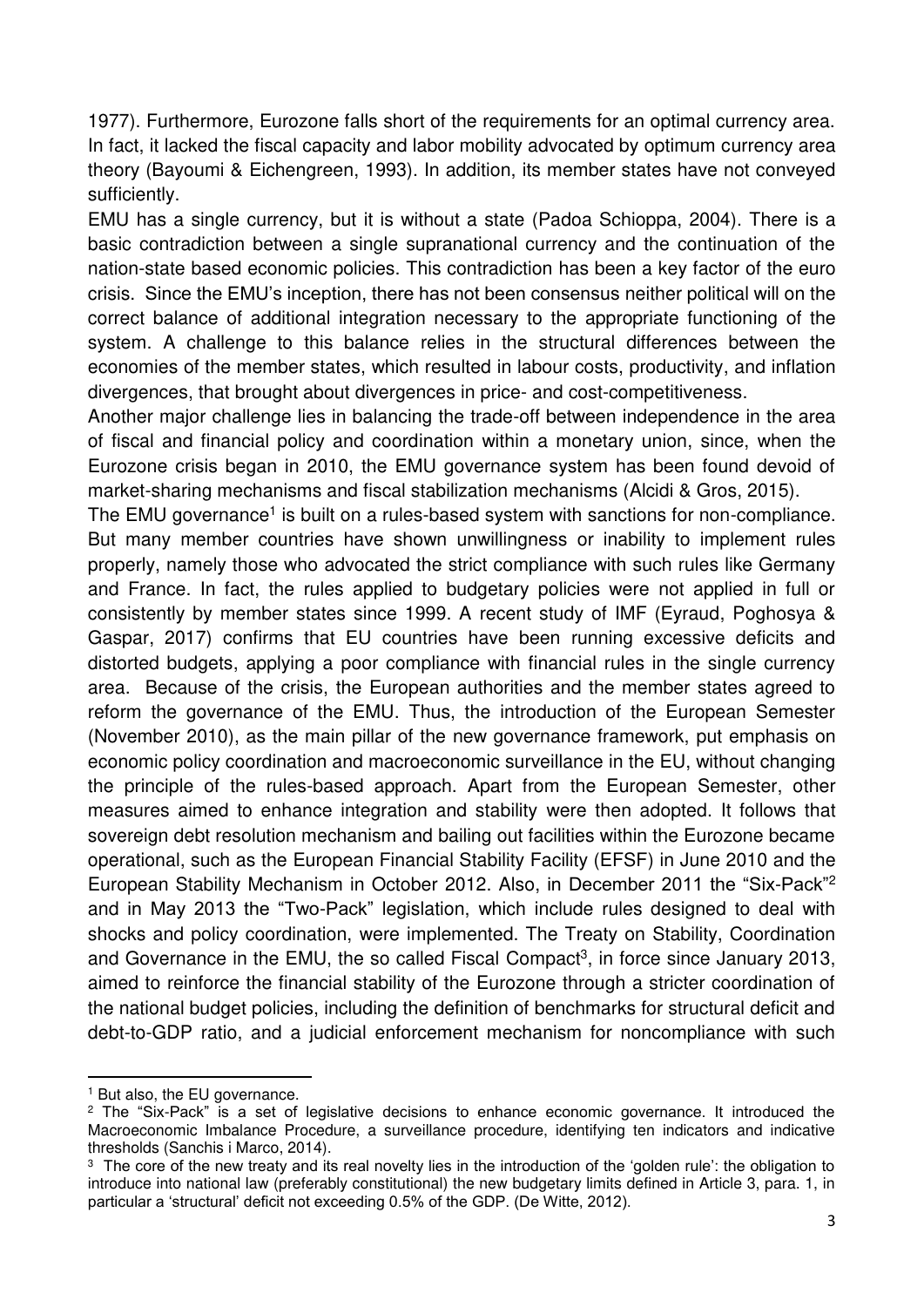benchmarks. These stability-based rules should produce convergence toward exportoriented growth and competitiveness, as long as member states follow them. An important step has been the introduction of Banking Union, which aims at building an integrated financial framework to safeguard financial stability and minimize the cost of bank failures. Thus, in 2013 and 2014 the two elements of Banking Union, the [Single Supervisory](https://www.bankingsupervision.europa.eu/home/html/index.en.html)  [Mechanism](https://www.bankingsupervision.europa.eu/home/html/index.en.html) (SSM) and the [Single Resolution Mechanism](http://srb.europa.eu/) (SRM), were agreed, involving the supervision and resolution of banks from national at Eurozone level and giving to the ECB the surveillance role, in order to overcome the "doom loop" determined by the sovereign debt crisis. What is still missing to complete the Banking Union is the establishment of a European Deposit Insurance Scheme (EDIS). Véron (2015) underlines that a European Deposit Insurance with a credible backstop constitutes an essential element of the Banking Union. It has not occurred yet, mainly because of the concerns of some country (e.g. Germany), who is afraid to become perennial net contributor to such a deposit guarantee<sup>4</sup>. The other missing element in the governance framework of the banking union is the fiscal backstop, since crises affecting banks are commonly macro-economic and general in nature. Thus, some centralized fiscal backstop at European level to finance deposit insurance and bank resolution is needed to give the fund credibility (Obstfeld, 2013; Schoenmaker, 2015). However, this focus on finance indicates a shift in favor of the view that a single currency and financial stability are incompatible with national supervision, given the interdependence of sovereigns with their banks (Pisani-Ferry, 2012). Furthermore, always to ensure financial stability, new regulations for financial systems have been taken by the European Commission concerning capital requirements, hedge and equity funds, and some derivatives. Regarding fiscal policy, in accordance with the Five President's Report in Completing Europe's Economic and Monetary Union (June 2015), on 25 October 2015 the Commission established the *European Fiscal Board* (EFB) in the context of implementing an integrated framework for sound fiscal policies. This independent institution should coordinate the network of national fiscal councils and find an equilibrium between compliance with the tax rules in each country of the Eurozone and the results in terms of overall fiscal policy.

Finally, ECB expanded its role implementing unconventional monetary policies, as in the case of Outright Market Transactions (OMT) program in summer 2012<sup>5</sup> , and later in January 2015 with the quantitative easing, so reinforcing the tendency to supranationalism.

However, this process of governance changes has been slow and laborious, where the political decisions were often taken only when the situation became critical.

But the rules-based system of the EMU suffers from a number of limitations. First, rules suffer from low anticipatory power. To deal with emerging risks, it is necessary to have significant instruments that can be employed quickly (or even automatically) rather than having a set of inflexible rules (Zuleeg, 2015, p.58). A second limitation, concerns how to pick appropriate rules/targets adapted to both the European economic environment and country-specific conditions. Rules and uniform policies do not fit at European level and, at the same time, at a national level. Furthermore, cross-country spillover effects undoubtedly

<sup>4</sup> The Council, however, is continuing to work at a technical level on the Commission proposal for the establishment of EDIS with the aim of strengthening the banking union.

<sup>5</sup> OMT had spillover effects on fiscal policy (Schilirò, 2014).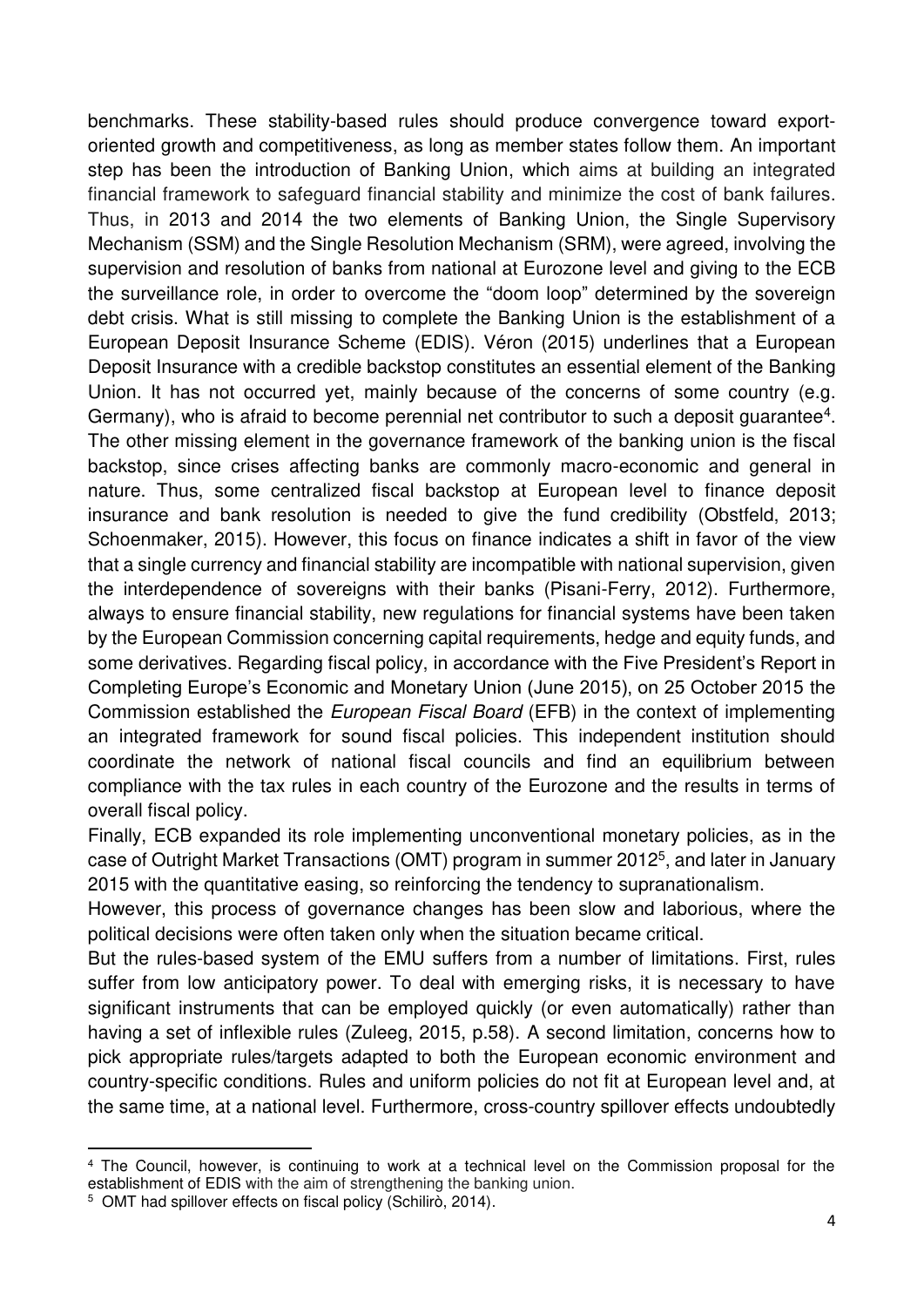exist, but their size and timing depend on the economic conditions; thus, too-stringent rules may lead to sub-optimal outcomes (Alcidi & Gros, 2015, p. 48). Another point is that the rules are very often asymmetrical, because, for instance, they focus on current account deficits and much less on surplus, which is considered a demonstration of economic efficiency (Gros, Busse, 2013). Consequently, the correction of the evolution of internal demand of surplus countries is problematic. The rules-based system is further complicated by the need to interpret rules, which always opens up potential disagreements, since the decision-making process reflects a series of compromises between EU institutions, member states and non-governmental interests. Indeed, the body of laws and rules, and the available instruments are too complex and difficult to be understood and implemented by policymakers. Furthermore, there is the perennial question of enforcement mechanisms (Zuleeg,  $2015)$ <sup>6</sup>, where the Commission is the major institutions in charge of enforcing the rules<sup>7</sup>. Last but not least, in its present form, the rules-based governance framework lacks a democratic feedback mechanism through which voters could more effectively influence the decision-making process in Brussels (Alcidi, Giovannini & Piedrafita, 2014).

The goal of building a European federation, through evolution from the economic union to a political union, has so far failed. But the systemic problems of the Eurozone would require a far-reaching degree of political union necessary to sustain the monetary union in the long run, as several economists pointed out (e.g. Kaldor, 1978; De Grauwe, 1992). It is true that the treaties of the European Union and also of the Eurozone aim at more integration, in particular to a more federal, political, and fiscal union, but the current situation is far from this goal. The European Union and, even more, the Eurozone suffer the distortion represented by the primacy of economics over politics, and this depends on the existence of an economic sovereignty in the absence of a political sovereignty. Ordo-liberalism became dominant in the design of the euro, and that ideology is part of the Treaty of Lisbon. Despite the European states are often equipped with a welfare system embedded in their constitutional laws that respond to the idea of a social market economy, and EU Treaty contains principles regarding a social market economy<sup>8</sup>, such institutional and political system has been under attack. The main reason is that it has determined troubles to public budgets and created problems with the financial markets<sup>9</sup>. Thus, the conflict between the economic sovereignty of the regulators and the policy of the member states leads to the emergence of a dialectic, very difficult to compose, among the reasons of stability and those of growth.

<sup>&</sup>lt;sup>6</sup> For instance, the macroeconomic imbalances procedure has been limited to the detection and prevention phases, while the number of member countries with excessive imbalances has increased in the period 2014- 2016, without the corrective phase being activated.

 $<sup>7</sup>$  However, there is the question about the Commission considered to be a more political body than an</sup> independent institution.

<sup>8</sup> The EU Treaty, Article 3 paragraph 3 states: "The Union... shall work for the sustainable development of Europe based on balanced economic growth and price stability, a highly competitive social market economy, aiming at full employment and social progress, and a high level of protection and improvement of the quality of the environment. It shall promote scientific and technological advance. It shall combat social exclusion and discrimination, and shall promote social justice and protection, …"

<sup>9</sup>Public and private debt in Eurozone remains an important concern and an urgent priority for the European Commission (2017a).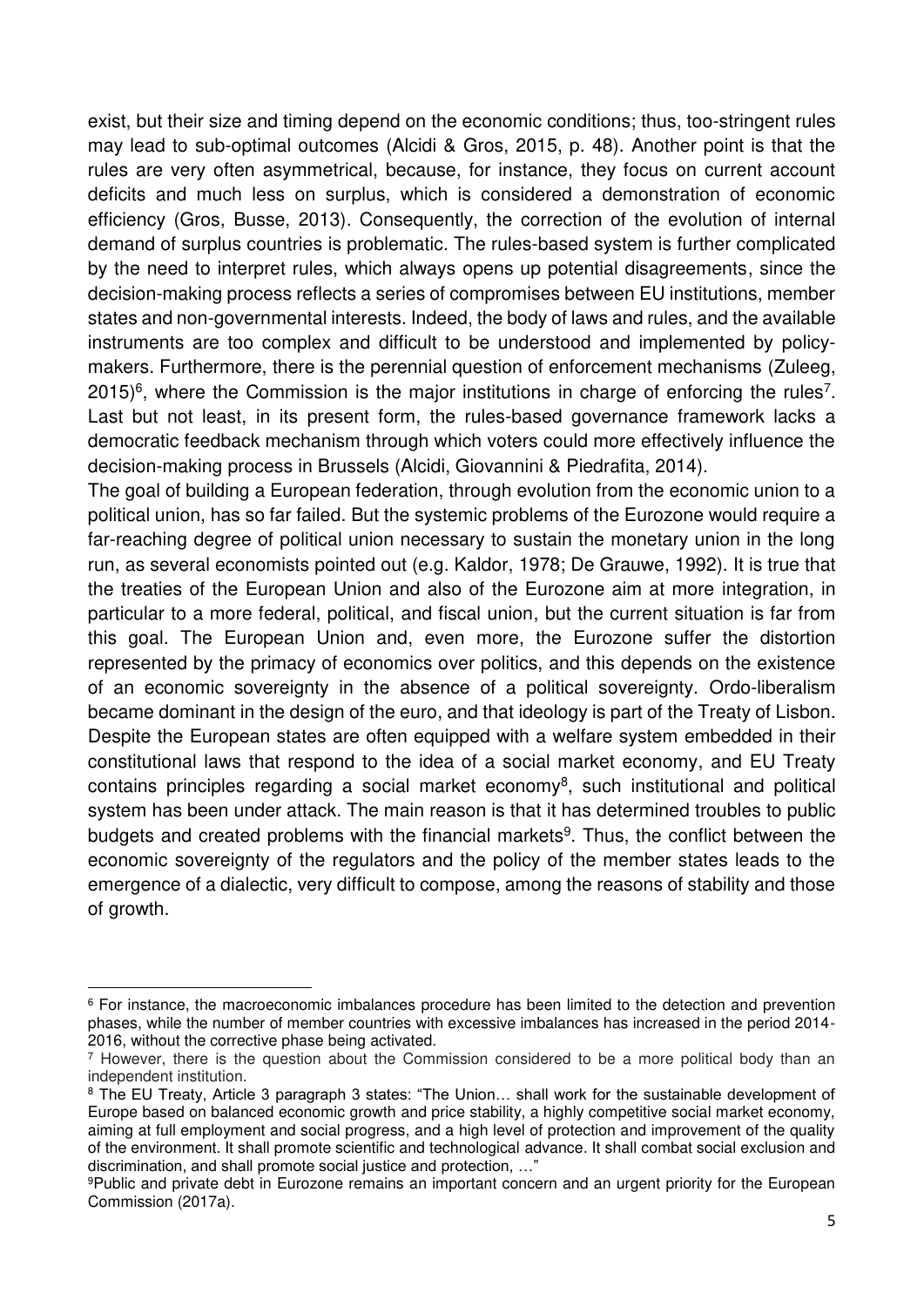#### **3. OPEN ISSUES IN THE EMU GOVERNANCE**

The Eurozone crisis have brought about a fundamental shift in the existing EU legal and institutional structures. The decision-making process tends to combine highly centralized supranational intervention, especially monetary policy by the ECB and, to a less extent, budgetary policy by the Commission, with intergovernmental control of key political decisions<sup>10</sup>. However, the intergovernmental method has not been able to guarantee an effective decision-making process, nor legitimacy to the EMU. Governments have demanded more Europe, but not at the cost of national decision-making (Hertie School of Governance, 2015). It follows that the economic crisis in Europe has also determined an institutional crisis. This institutional crisis led member countries in a bind. On the one hand, they cannot go back from the integration process, on the other hand, for them it is hard to move on and find workable and effective solutions. In recent years, with the deepening of the crisis there has been a tendency towards nationalism, opposite to that favorable to the EU and the EMU.

In addition, the European Council, which serves to the purpose of the intergovernmental approach, lacks democratic legitimacy. In fact, the 'Community Method', that is, the codecision model of policymaking has been overcome by a new intergovernmentalism, in which the intergovernmental actors have become more active in exercising leadership (Schmidt, 2016). The big member states, in particular, are exercising the power outside the formal institutions<sup>11</sup>. Therefore, it is necessary to take action on the deficit of representation that characterize the European institutions, the mechanism for the approval of the laws, and, more generally, the governance. Not to mention the political and legal accountability that is lacking in the Eurozone economic governance.

The issue of fiscal union, which is important also to complete the Banking Union, is an emblematic case. For a fiscal union, which would empower the European authorities to raise taxes, the statement: "no taxation without representation", requires equal representation for all citizens, but this is one of the main flaw of the EU system.

Thus, after sixty years from the signature of the founding Treaty of the European Community<sup>12</sup>, despite several significant successes, not only underpinning peace on the continent but creating a single market as well as a single currency, the EU project is facing serious political problems and economic difficulties. In addition, the flaws that became clearly evident in the euro crisis have yet to be fixed. Political, economic and legal issues regarding the functioning of the EMU remain open. At the same time, prolonged economic pain determined dissatisfaction and distrust towards the EU and its institutions, in particular, in the Eurozone. Populist and anti-European parties are attacking the EU's very existence in some European countries. The most dramatic result of the anti-EU movement so far is

<sup>10</sup> EMU's main actors, however, include the ECB, the Ecofin Council and the European Commission (Chang, 2016). The Eurogroup, instead, is an informal body, set out in Protocol No 14 to the Lisbon Treaty and entered into force on 1 December 2009, with the aim of ensuring close coordination of economic policies among the Eurozone member states.

<sup>11</sup> The problem concerns mainly Germany, which of course remains the strongest country of the Eurozone and therefore its influence cannot be that significant. The question is whether its leadership does not become hegemony.

<sup>&</sup>lt;sup>12</sup> On March 25<sup>th</sup> 1957, six European countries signed the founding Treaty of a Community that later came to be called European Union.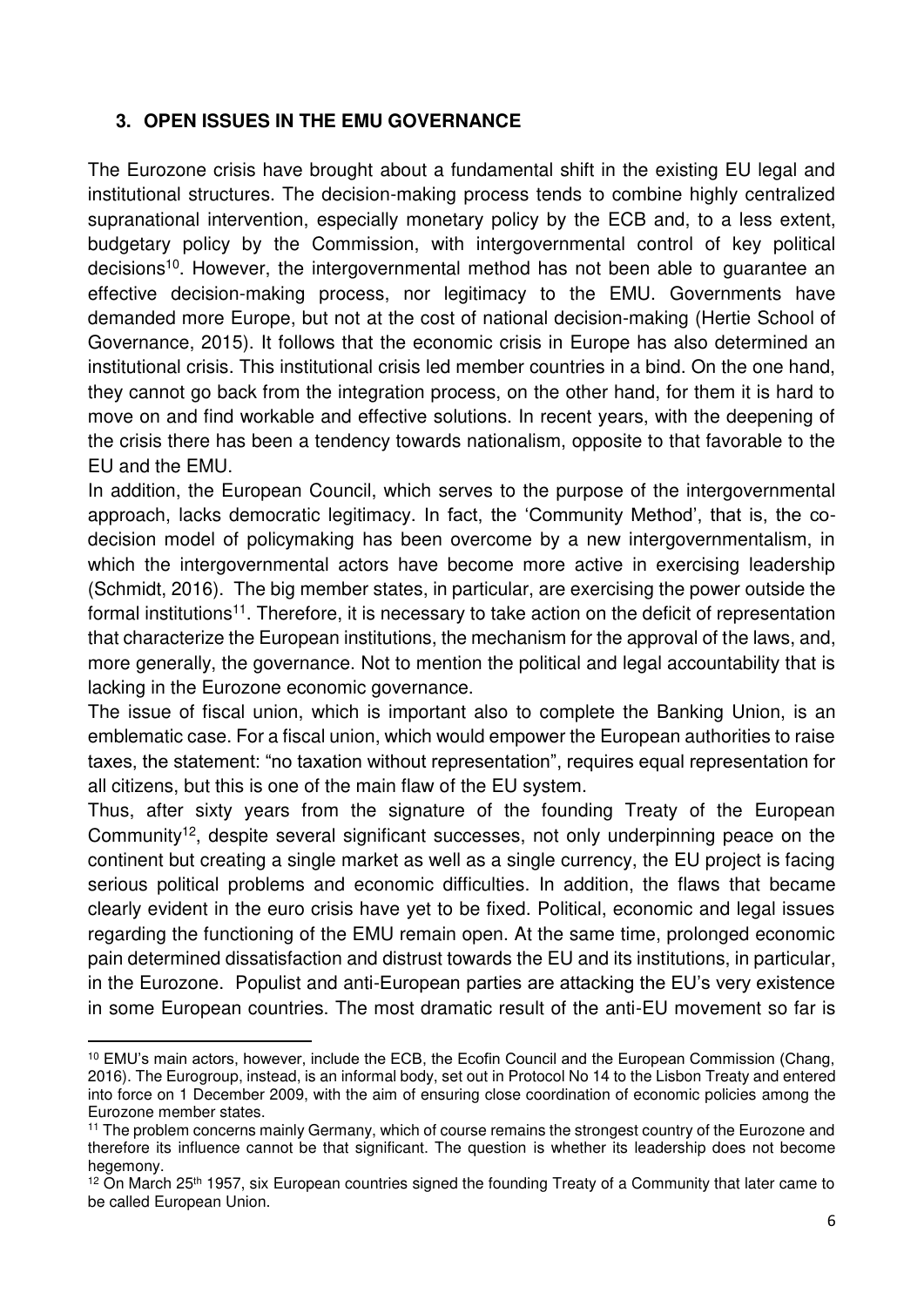Brexit, wherein the main political victim is the Union. As Herman van Rompuy, former President of the European Council, maintains:

"[The European Union] project is now no longer irreversible. The idea of the Founding Fathers was precisely to create irreversible economic bonds so that war would be precluded. Trade at the service of peace. Interdependence was the aim" (Van Rompuy, 2017, p.10).

A typical response from Brussels to such challenges has been simply to muddle through. This latter response has favored the status quo. Yet, muddling through has its own risks, because problems are never really faced and solved in a way or another, and the crisis remains latent. Recently, the European Commission has released a *White Paper on the Future of Europe* (2017a). This *White Paper* presents five scenarios regarding the potential state of the EU by 2025 depending on the choices that the member states and the European institutions will make. The possibilities covered by the five scenarios range from the status quo, to a change of scope and priorities, to a partial or collective leap forward (European Commission, 2017a, p.15). In particular, the third scenario: 'Those who want more and more', allows the EU willing member states to do more together in specific areas. As a result, Eurozone member states, but also other EU countries, would agree to deepen their cooperation on budgetary arrangements, working closer on taxation<sup>13</sup> and social matters.

This latter scenario embraces the idea of a "multi-speed" Europe. This notion essentially means that core members, particularly the Eurozone member states, should be able to pursue common policies and more integration in areas like fiscal and welfare policy, to implement a proper banking union and a common debt instrument through sharing institutions, but also in the area of defence. This group of countries should accept, for instance, an Eurogroup Finance Minister and a Eurozone Treasury. The other EU members belong to another group not ready to accept the sacrifice of sovereignty needed to join the euro, but only the acceptance of the Single Market. However, they are united by a common set of institutions such as the Council, the Commission, and the European Parliament, as well as the interactions among member state representatives in those institutions. But since the Eurozone is already differentiated and strongly divided in economic policy preferences between Northern and Southern member countries, it is preferable rejecting the idea of more uniformity. Integration should focus, instead, on compatibility and towards the 'united in diversity' vision of the Draft Constitutional Treaty of the European Convention of 2003 (Hertie School of Governance, 2015). Moreover, the balance between solidarity and conditionality should be made more transparent, predictable and legitimate.

Yet, the process of integration and crisis management instruments must be implemented through a renewed constitutional condition in order to regain legitimacy. In fact, any process involving the centralization of powers and resources to a greater level of integration requires a higher degree of political union. So, it is necessary to provide democratic legitimacy and accountability, since this kind of proposals imply a profound transfer of sovereignty from member states to European institutions. Not only, but also these reforms will require new institutions, and changes to the mandates of existing institutions. It follows that new actors

<sup>&</sup>lt;sup>13</sup> For instance, through greater harmonization of tax rules and rates, thus reducing compliance costs and limiting tax evasion.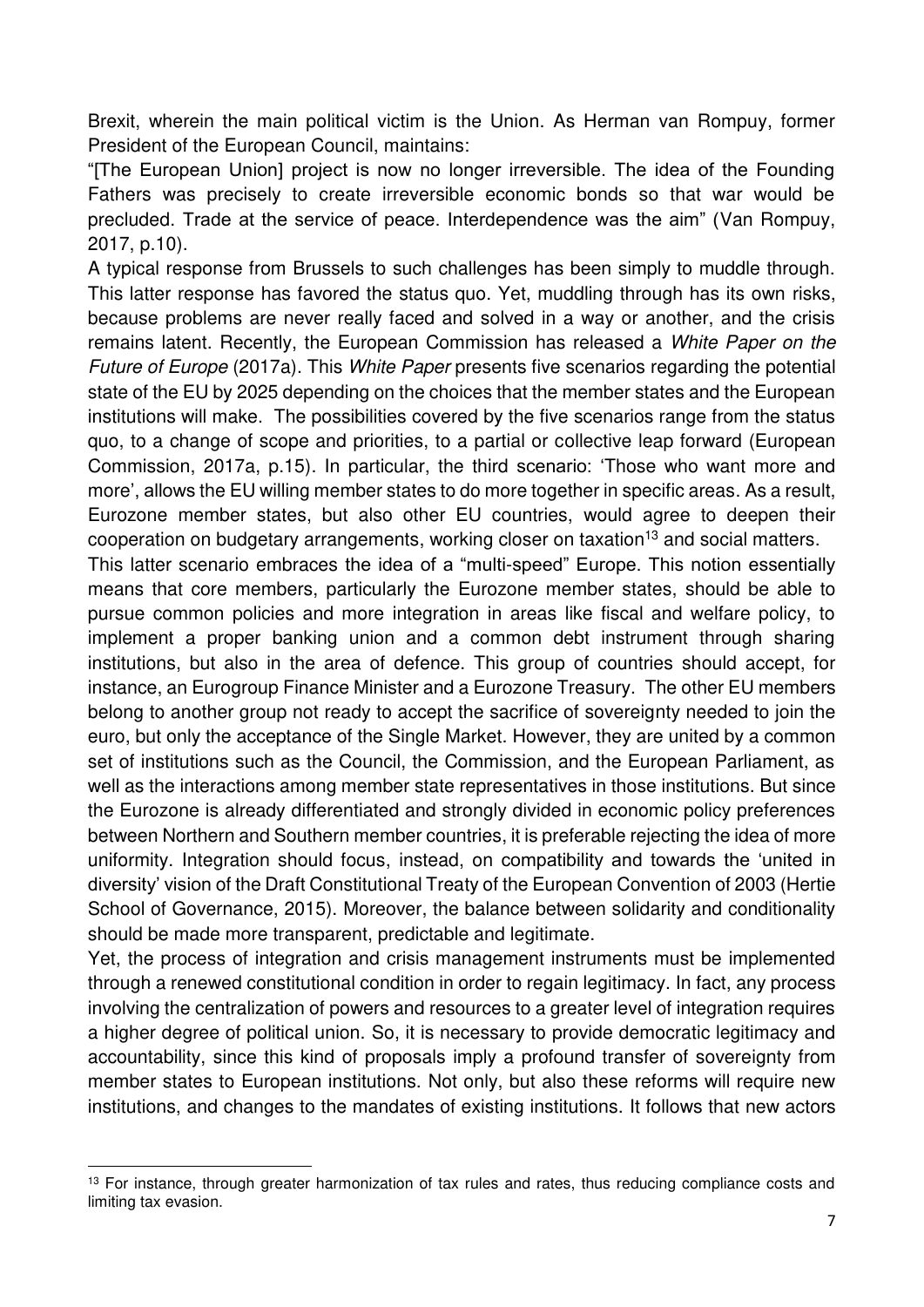(e.g. the European parliament) must be involved<sup>14</sup>. However, in order to achieve a more radical but necessary reform, member states should find an agreement towards a new treaty. Although it is an unfeasible goal to reach immediately, treaty change is ultimately the only realistic path to greater legitimacy and a more symmetric union**.** For instance, changes in the treaties are required for institutional issues, including the independence of the ECB, its role as a lender of last resort, fiscal austerity, and being a part of the EU Treaty.<sup>15</sup> According to Schmidt (2016), intergovernmental decision-making causes the Council suffers from the unanimity rule in several areas. This rule involves the treaties, which makes difficult to forge consensus and alter existing treaties. The unanimity rule implies that lowestcommon-denominator agreements are most likely where the issues are most challenging. In supranational decision making the Commission and the ECB are hemmed in by the suboptimal treaties and rules agreed upon by the Council. This creates insufficient flexibility or discretion to take the steps to effectively implement the policies. While the EU-level institutions have strengthened in the new governance framework, the national level government has weakened, which creates a conflict between the EU institutions and national states on fundamental issues (i.e., money, borders and security). This creates a problem of democracy and legitimacy. As Schmidt observes:

"National democracies… have increasingly become the domain of 'politics without policy,' whereas the EU level appears as 'policy without politics' "(Schmidt, 2016, p. 9).

However, the European "democracy" consists of policies determined at the EU level, which are generally in an apolitical or technocratic manner, In the meantime, politics remains national.

Any further reform of the EMU governance must consider EU-level impacts on national democracy. This requires new ways of thinking to decentralize and/or deconcentrate power and responsibility to the national level for the sake of national democracy and legitimacy (Schmidt, 2016).

# **4. GOVERNANCE FOR THE SURVIVAL OF THE EUROZONE**

The European Commission (2017b, p.16) acknowledges that:

 $\overline{a}$ 

"The overall governance has improved but remains sub-optimal to allow the euro area to perform as well as it could, to be as responsive as it should be to changing economic circumstances and economic shocks, and to win over the mistrust of some parts of the population".

Thus, the Eurozone must simultaneously pursue growth, monetary and financial stability, and reforms. The previous analysis revealed that a new governance design of the Eurozone requires a deep rethinking of EMU and the management of the single currency. Eurozone does not need, however, a centralized governance characterized by restrictive rules and sanction-triggering numbers. In particular, constraining fiscal policy limits the one avenue available to countries to cushion against asymmetric shocks. Fiscal policy can do more to

<sup>&</sup>lt;sup>14</sup> Actually, in the case of Eurozone governance, the European Parliament became involved via the 'Community method' when it was asked to legislate on the stability rules, including the "Six Pack" and the "Two Pack" (Schmidt, 2016).

<sup>&</sup>lt;sup>15</sup> In particular, the ECB does not have the power to act as a lender of last resort since Article 123 TFEU prohibits monetary financing.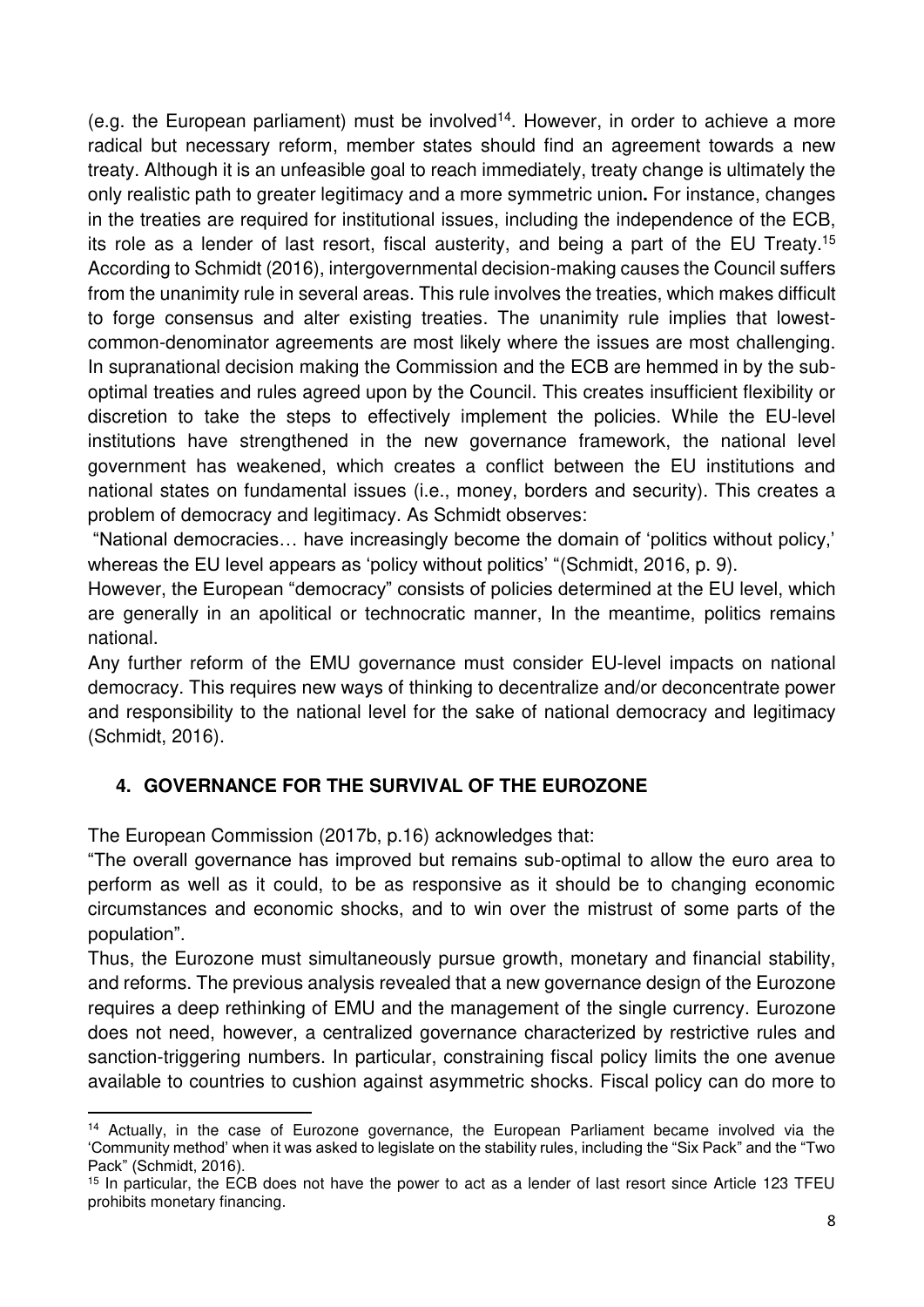support internal demand of member countries (Posen et al., 2014; Schilirò, 2017). The rules based approach that governs the EMU has manifested its limits. Therefore, the question is whether this approach is the best route to coordinate the Eurozone economies. It is clear that strengthening the Eurozone mainly via rules is too complex and ineffective. Analysis of Eurozone governance suggests that its extensive and complex set of rules and procedures needs greater transparency and simplification. In addition, Eurozone should coordinate macroeconomic governance while decentralizing microeconomic governance to the benefit of the member states. At the same time, supranationalism is necessary to guarantee the overall functioning of the system and to avoid the tendency to excessive fragmentation.

A major proposal consists of reconsidering the Maastricht parameters. Should the debt criterion be set to 60% of GDP without adjusting it to a value closer to the value that emerged after the exceptional crisis that hit the Eurozone (Schilirò, 2017)?<sup>16</sup> Why maintaining the same parameter for all the Eurozone countries? Another suggestion (Schmidt, 2016) is to make macroeconomic governance by the ECB more flexible, by using the Maastricht criteria as general guidelines for variable yearly targets. This would depend upon the Eurozone's employment, as well as inflation prospects. It would clearly extend the mandate of the ECB. Regarding the completion of banking union, the ECB should continue to become a normal central bank and take the lender role of last resort (Eichengreen & Wyplosz, 2016). In addition, ESM should directly recapitalize the banks (Schoenmaker, 2015). The deposit insurance function should be exercised at Eurozone level. Financial stability will be improved by the implication that the fiscal backstop related to these functions is no longer at the national level. Another important element that can contribute to overall resilience of the financial sector is the Capital Markets Union (CMU), as stressed by the European Commission's *Reflection Paper* (2017b). CMU could augment economic risk sharing, set the right conditions for more dynamic development of risk capital for high-growth firms, and improve choices and returns for savers (Véron & Wolff, 2015). This significant change is ongoing with some difficulties due to a system of regulated services that, in turn, imply institutions with a different regulatory enforcement and an adequate infrastructure of systemwide surveillance.

Moreover, any oriented-growth policy must be founded on a program of investments. The "Juncker Plan" to mobilize  $\epsilon$  630 billion of extra investment for the EU is a significant decision and it goes in the right direction, although more effort is needed. However, such policy must be also founded on strengthening the aggregate demand, not pursuing only stability, but this is the opposite of pro-cyclical policies based on continued austerity (De Grauwe, 2013; Posen et al., 2014; Schmidt, 2015; Schilirò, 2017).

It is also important to make this a bottom-up process. This would be convenient when using the existing national institutional architecture of the European Semester in a more decentralized manner. At the same time, it keeps the coordination at the EU level. This would make Eurozone governance more democratically legitimate, especially if national parliaments were asked for consultation with the European Parliament. Structural reforms are very important to the effective functioning of the EMU. Given the interconnections across the Eurozone, macroeconomic coordination between member states and European

<sup>&</sup>lt;sup>16</sup> The suggestion of raising the level of the debt ratio does not imply that high debt countries can renounce fiscal discipline and sustainable public finances in the long run, but simply that the 60% criterion is not realistic.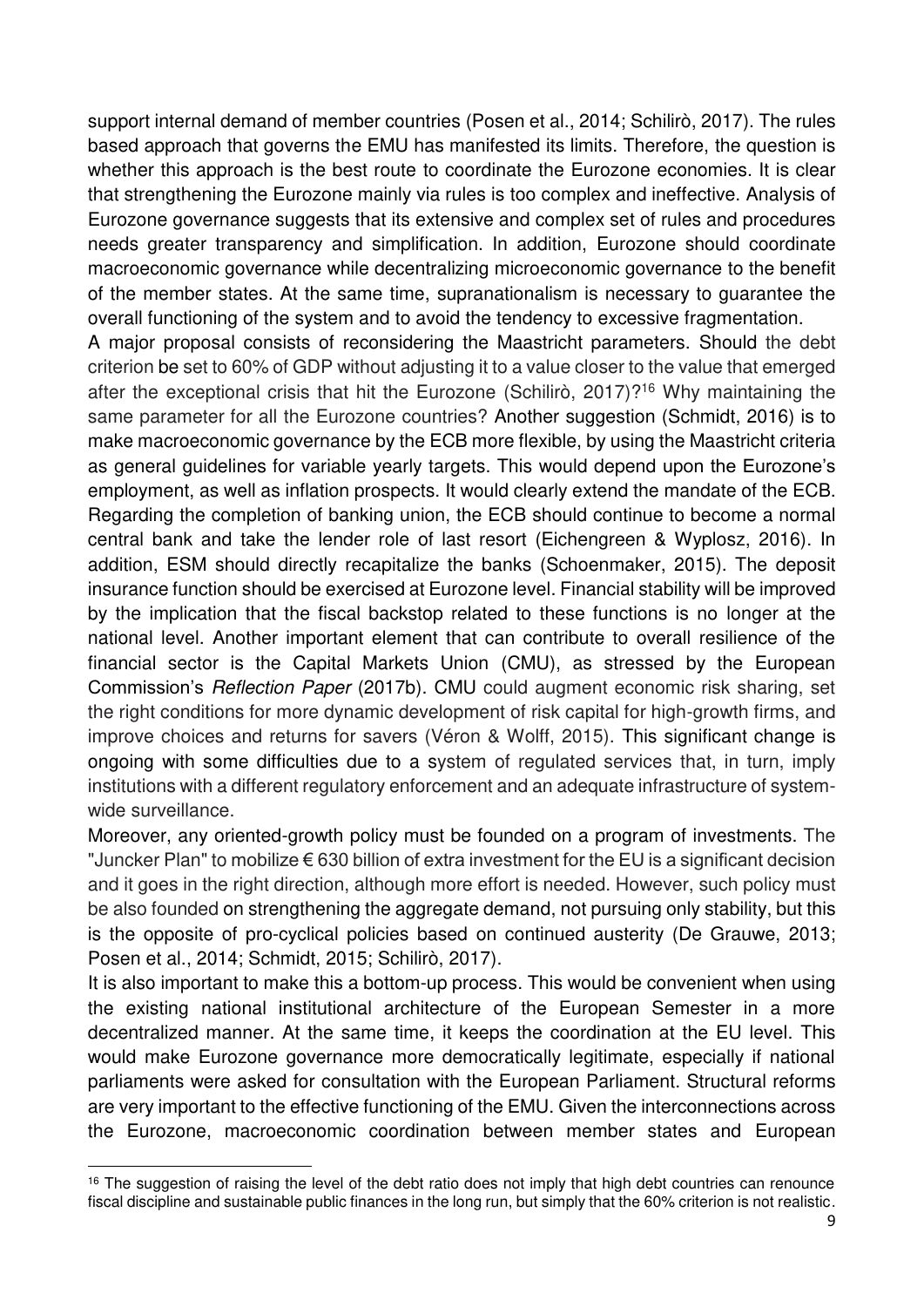institutions must be better addressed. Furthermore, the Eurogroup can play a greater role in the coordination of overall economic policies (national and Eurozone) as it considers transparent and accountable decisions.

Establishing the European finance minister - as proposed by President Juncker - who is at the same time a member of the Commission and chair of the Eurogroup, and a minister responsible to the European Parliament and national parliaments can create confusion at institutional level and prove to be a weak practice. In fact, it would become a tool of national governments within the Commission and not vice-versa. How can this minister be accountable to the 19 national parliaments? How can these parliaments sanction choices that do not share? Finally, a European finance minister should manage a European budget under the control of the European Parliament. Yet, this is far from a tax capacity independent of the financial transfers of member states.

It may be more important to have an effective process to coordinate monetary, financial and structural policies in the Eurozone, as well as the institutions responsible for them. A close coordination between the ECB and other policy authorities is needed on macro-prudential policies. A coordination by the Eurogroup of overall economic policies is also needed. The ESM could play an important role through its budget and capacity to intervene in support of the member states (as in the case of exceptional natural events that, within the constraints of budgets, would damage a converging growth). Thu, the ESM should become the European Monetary Fund and the financial pillar of the EMU to help the real economy of the Eurozone  $17$ . With this view, the ESM could also issue Eurobonds<sup>18</sup>. The literature and the proposals on the Eurobonds are numerous (e.g. Delpla & von Weizsäcker, 2010; Favero & Missale, 2012; Pâris, & Wyplosz, 2014; Quadrio Curzio, 2011; Tonveronachi; 2014). In fact, completing EMU with some forms of debt mutualization (i.e.Eurobonds) has been debated and interpreted as a sort of fiscal union. This fiscal union is necessary because a surviving monetary zone needs monetary integration coupled with a considerable degree of fiscal integration. The Eurozone case is a hybrid solution. It has a limited common budget and is without capacity for macroeconomic stabilization. Yet, it has a strong conditionality for fiscal discipline. In addition, a successful monetary zone needs some political union (e.g. one of different types of federalism) (Rodrigues, 2014).

While it is not easily achieved, a renewed political agreement is necessary for the new EMU governance (Schilirò, 2017). Such political agreement must implement legislative changes on crucial issues. One way to overcome these hurdles is through treaties involving the Eurozone (e.g. the Stability and Growth Pact or the Fiscal Compact). They should become ordinary legislation amendable by simple majority through the "Community Method" (Schmidt, 2015). This would imply that such legislation would be open to amendment through political debate and compromise.

In addition, EU institutions require greater legitimacy, which means that they must be more accountable, open, and inclusive. It also needs greater citizen participation and representation. National parliaments would need to be better integrated into the

<sup>&</sup>lt;sup>17</sup> Germany, through its minister, Schauble, proposes instead that the ESM becomes the EMU's budget auditor, subtracting that role to the European Commission, which is considered a political body that follows a lax fiscal policy.

<sup>18</sup> Actually, ESM currently issues bonds on a small scale.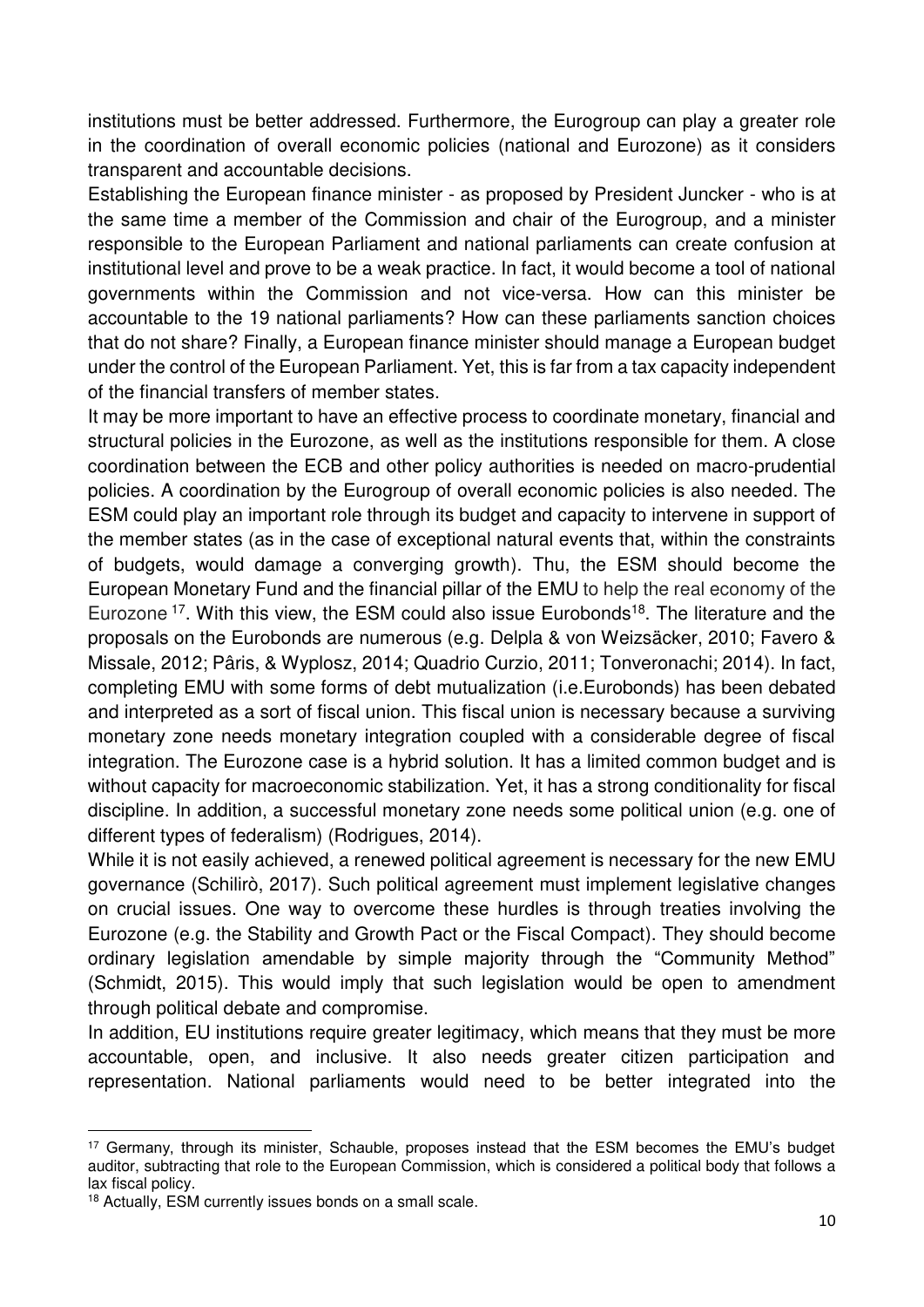policymaking process, which differs from the yearly European parliament-national parliament meetings established in the Lisbon Treaty. The European Commission (2017b) seems aware of this debated issue. It proposed arrangements with the European institutions and bodies involved in decisions on matters related to the Eurozone. However, more direct citizen access to European institutions is necessary to counter technocratic beliefs in the benefits of top-down hierarchy. This would make the governance more effective and legitimate. The recent proposal of direct election by the citizens of the president of the European Council is a step in this direction.

#### **CONCLUSION**

The paper is critical analysis of the current governance of EMU. This contribution aimed to highlight the governance and institution needed for the stability and growth of the Eurozone. The Eurozone has undergone fundamental changes due to the crisis. Although many European citizens have become sceptic about the benefits of the single currency, member states remain highly dependent on each other, and the sharing of common interests should take them to strengthen the EMU and its governance. Indeed, this strengthening process remains complex and delicate as it must balance the diverging interests of Eurozone member states and of their heterogeneous economies.

Despite the *Reflection Paper on the Deepening of the Economic and Monetary Union* by the European Commission (2017b) indicates many elements that can contribute to complete the EMU, this work underlines the importance of growth-oriented policies, more than stabilityoriented and suggests others fundamental changes in the governance. A major issue that emerged in the present discussion regards the limitations of the rules-based system of the EMU. Another point is about the method of decision-making processes. In fact, intergovernmentalism has become the primary mode of governance in the Eurozone. The analysis carried out suggests that this approach to governance must be revised, since it is strongly influenced by the German ordo-liberalism ideology. At the same time supranationalism has also increased significantly. In fact, not only the role of the Commission has grown considerably, just think of the European Semester, but, above all, ECB has become the most important actor in responding to crisis moments, not to mention its responsibilities with regard to the banking union and the ESM. This growing supranationalism has been partly a necessary consequence of the missing in action by the governments of member states and their indecision in the policies, but also a need to rebalance the tendencies to fragmentation of the Eurozone.

Another relevant issue discussed concerns the institutions, since they must be designed to guarantee more transparency and legitimacy, and play a new role in order to take into account the European interests and those of member states. For instance, the present contribution suggests a major role for the ESM which is currently underutilized and it can do more for the convergence of growth in the Eurozone. In addition, the decision-making on Eurozone policy should involve more the European parliament.

Finally, the completion of the EMU is a necessary goal but it requires a rethinking of the entire system, which will be possible only through a revision of the treaties. This process will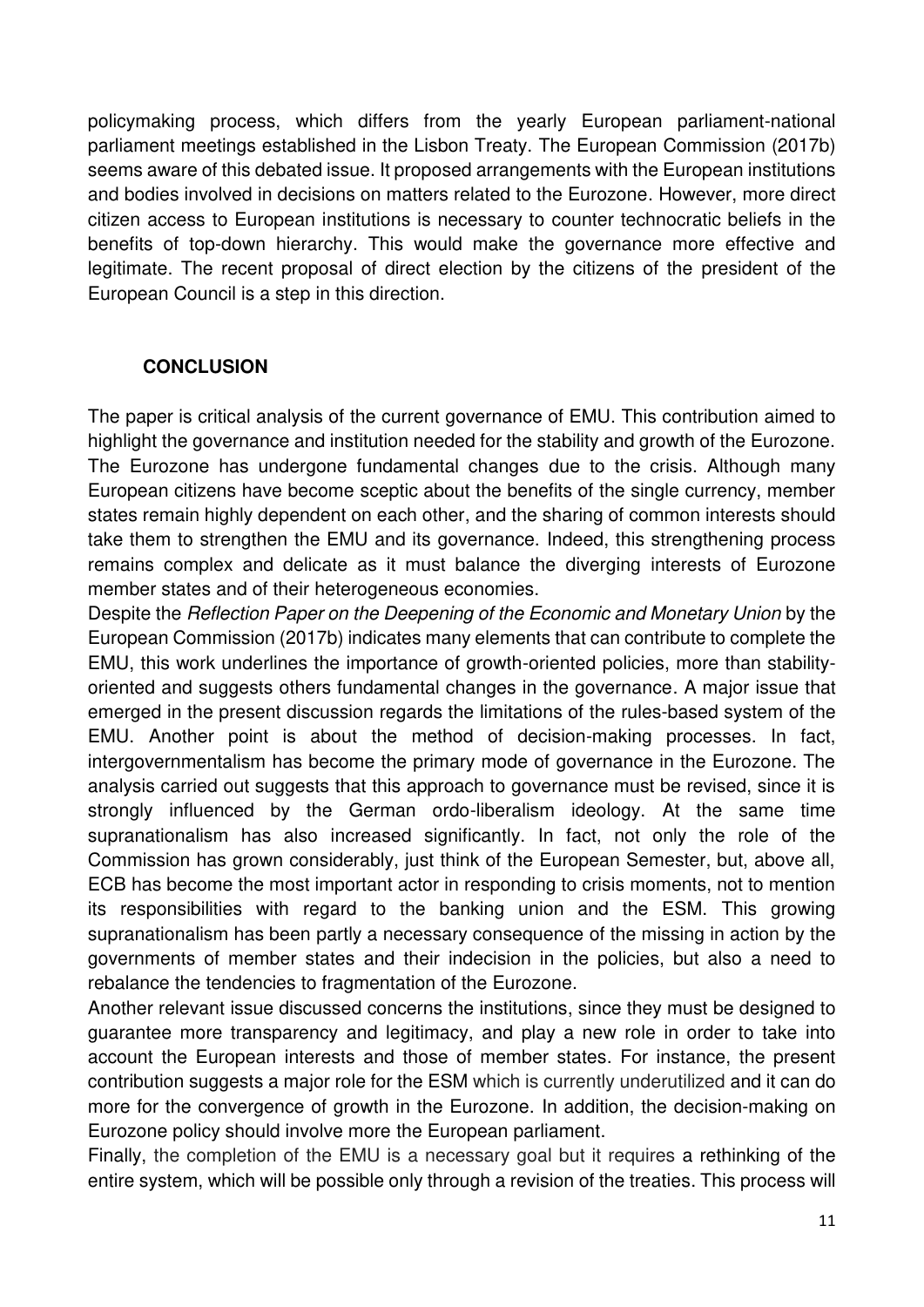take time and great efforts, and a new political agreement among the member states about what the Eurozone should look like and how to implement the reforms. This is probably the best way to complete the EMU and make the Eurozone more resilient to the future crises.

**Acknowledgments:** I wish to thank Manuel Sanchis i Marco for his comments and observations. The usual disclaimer applies.

#### **References**

Alcidi, C., Giovannini, A., & Piedrafita, S. (2014). Enhancing the Legitimacy of EMU Governance. *CEPS Special Report 98*. Brussels: Centre for European Policy Studies.

Alcidi, C., & Gros, D. (2015). EMU governance and the limits of fiscal policy coordination. In A. P. Kyriacou (ed.), *Redesigning European Monetary Union Governance in Light of the Eurozone Crisis* (pp. 47-56). Barcelona: CIDOB, Barcelona Centre for International Affairs.

Baldwin, R., & Giavazzi, F. (eds.) (2015). *The Eurozone Crisis. A Consensus View of the Causes and a Few Possible Remedies*. VoxEU.org eBook, London: CEPR Press.

Bayoumi, T., & Eichengreen, B. (1993). Shocking Aspects of European Monetary Unification' In F. Torres, & F. Giavazzi (eds.), *Adjustment and Growth in the European Monetary Union* (pp.193-229). New York: Cambridge University Press.

Chang, M. (2016). The (ever) incomplete story of Economic and Monetary Union. *Journal of Contemporary Economic Research*, 12 (1): 487-501.

Dabrowsky, M. (2015). Monetary union and fiscal and macroeconomic governance. *European Economy Discussion Papers*, 13: 1 – 44, September.

De Grauwe, P. (1992). *The Economics of Monetary Integration.* Oxford: Oxford University Press.

De Grauwe, P. (2013). The political economy of the Euro. *Annual Review of Political Science*, 16: 153-170.

De Witte, B. (2012). Treaty games - Law as instrument and as constraint in the Euro crisis policy. In F. Allen, E. Carletti, & S. Simonelli (eds.), *Governance for the Eurozone: integration or disintegration?* Philadelphia, PA: FIC Press - Wharton Financial Institutions Center.

Eichengreen, B., & von Hagen, J. (1996). Federalism, fiscal restraints, and European monetary union. *American Economic Review*, 86: 134-138, May.

Eichengreen, B., Wyplosz, C. 2016. Minimal Conditions for the Survival of the Euro. *Intereconomics*, 1: 24-28.

European Commission, (2010). *Reinforcing Economic Policy Coordination*. *Communication from the Commission, COM (2010) 250 final*. Brussels, 12.5.2010.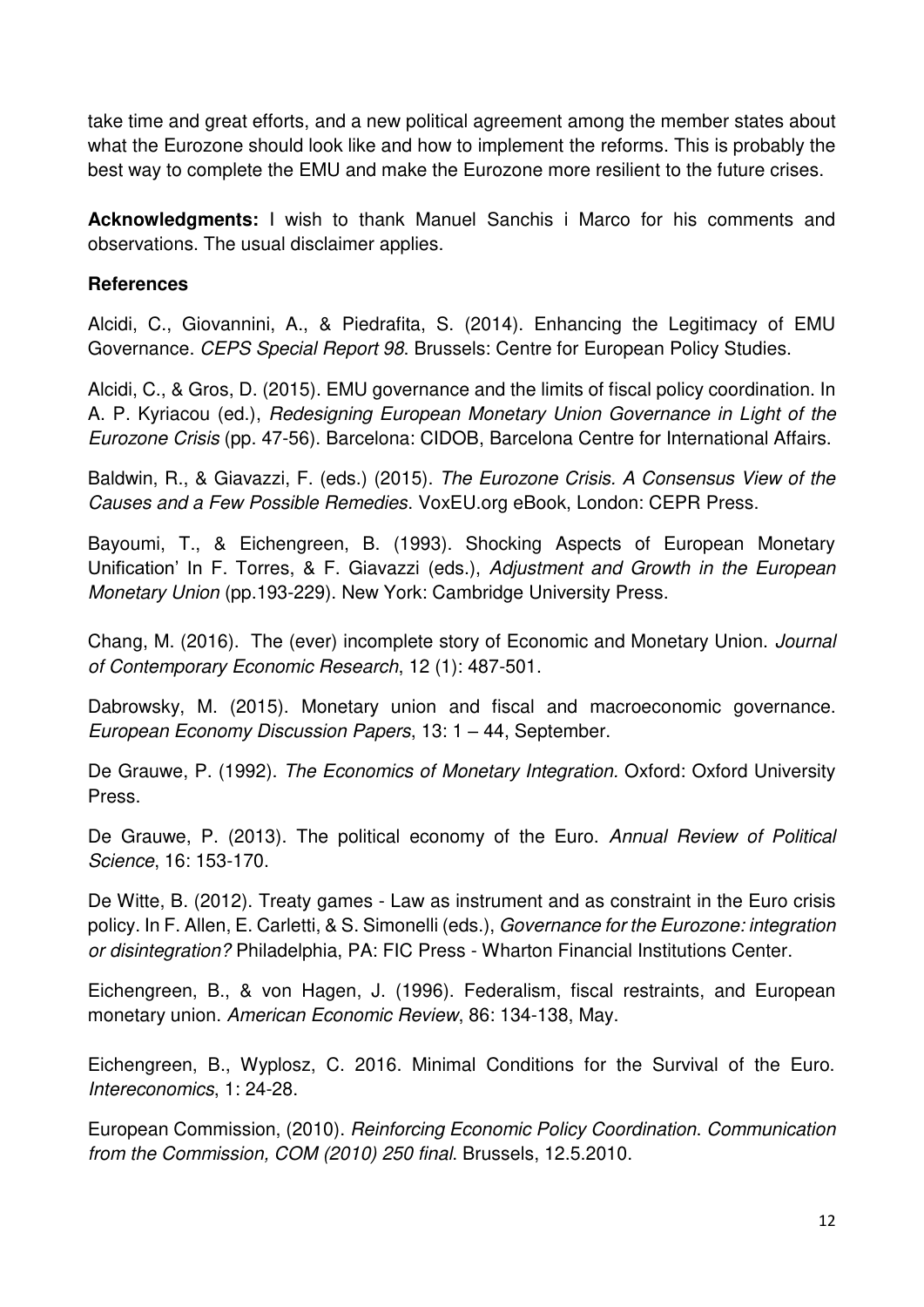[http://ec.europa.eu/economy\\_finance/articles/euro/documents/2010-05-12](http://ec.europa.eu/economy_finance/articles/euro/documents/2010-05-12-com(2010)250_final.pdf) [com\(2010\)250\\_final.pdf](http://ec.europa.eu/economy_finance/articles/euro/documents/2010-05-12-com(2010)250_final.pdf) 

European Commission, (2011). *EU Economic governance "Six-Pack" enters into force. MEMO/11/898*. Brussels, 12.12.2011. http://europa.eu/rapid/press-release\_MEMO-11-898\_en.htm

European Commission, (2017a). *White Paper on the Future of Europe*. Brussels, 1.3.2017. European Commission, (2017b). *Reflection Paper on the Deepening of the Economic and Monetary Union.* Brussels, 31.5.2017.

[https://ec.europa.eu/commission/sites/beta-political/files/reflection-paper-emu\\_en.pdf](https://ec.europa.eu/commission/sites/beta-political/files/reflection-paper-emu_en.pdf)

[Eyraud,](http://www.imf.org/en/Publications/Publications-By-Author?author=Luc%20%20Eyraud) L., Poghosyan, T., & Gaspar, V. 2017. Fiscal Politics in the Euro Area. *IMF Working Paper* 17/18. [http://www.imf.org/en/Publications/WP/Issues/2017/01/30/Fiscal-Politics-in-the-Euro-Area-](http://www.imf.org/en/Publications/WP/Issues/2017/01/30/Fiscal-Politics-in-the-Euro-Area-44601)[44601](http://www.imf.org/en/Publications/WP/Issues/2017/01/30/Fiscal-Politics-in-the-Euro-Area-44601)

Gros, D., & Busse, M. (2013). The Macroeconomic Imbalance Procedure and Germany: When is a current account surplus an 'imbalance'? *CEPS Policy Briefs*.

Hertie School of Governance, (2015). *The Governance Report 2015*. Oxford: Oxford University Press.

Kaldor, N. 1978. The Dynamic Effects of The Common Market. In N. Kaldor*, Further Essays on Applied Economics* (pp.187-220). London: Duckworth.

MacDougall, D. (1977). *The MacDougall Report — Volume I. Study group on the role of public finance in European integration*. Brussels: Commission of the European Communities, April.

Obstfeld, M. (2013). Finance at a centre stage: Some lessons for the Euro-Crisis. *European Economy*, *Economic Papers* 493, April.

[http://ec.europa.eu/economy\\_finance/publications/economic\\_paper/2013/pdf/ecp493\\_en.p](http://ec.europa.eu/economy_finance/publications/economic_paper/2013/pdf/ecp493_en.pdf) [df](http://ec.europa.eu/economy_finance/publications/economic_paper/2013/pdf/ecp493_en.pdf)

Padoa-Schioppa, T. (2004). *The Euro and Its Central Bank: Getting United After the Union*. Cambridge, MA: MIT Press.

Pâris, P., & Wyplosz, C. (2014). PADRE 2.0, Politically Acceptable Debt Restructuring in the Eurozone. *Technical report, The Graduate Institute,* Geneva.

Pisani-Ferry, J. (2012). The Euro crisis and the new impossible trinity. *Bruegel Policy Contribution*, 2012/01.

Posen, A.S., & Ubide, A. (eds.) (2014). *Rebuilding Europe's common future*. PIIE Briefing No. 14-5, December.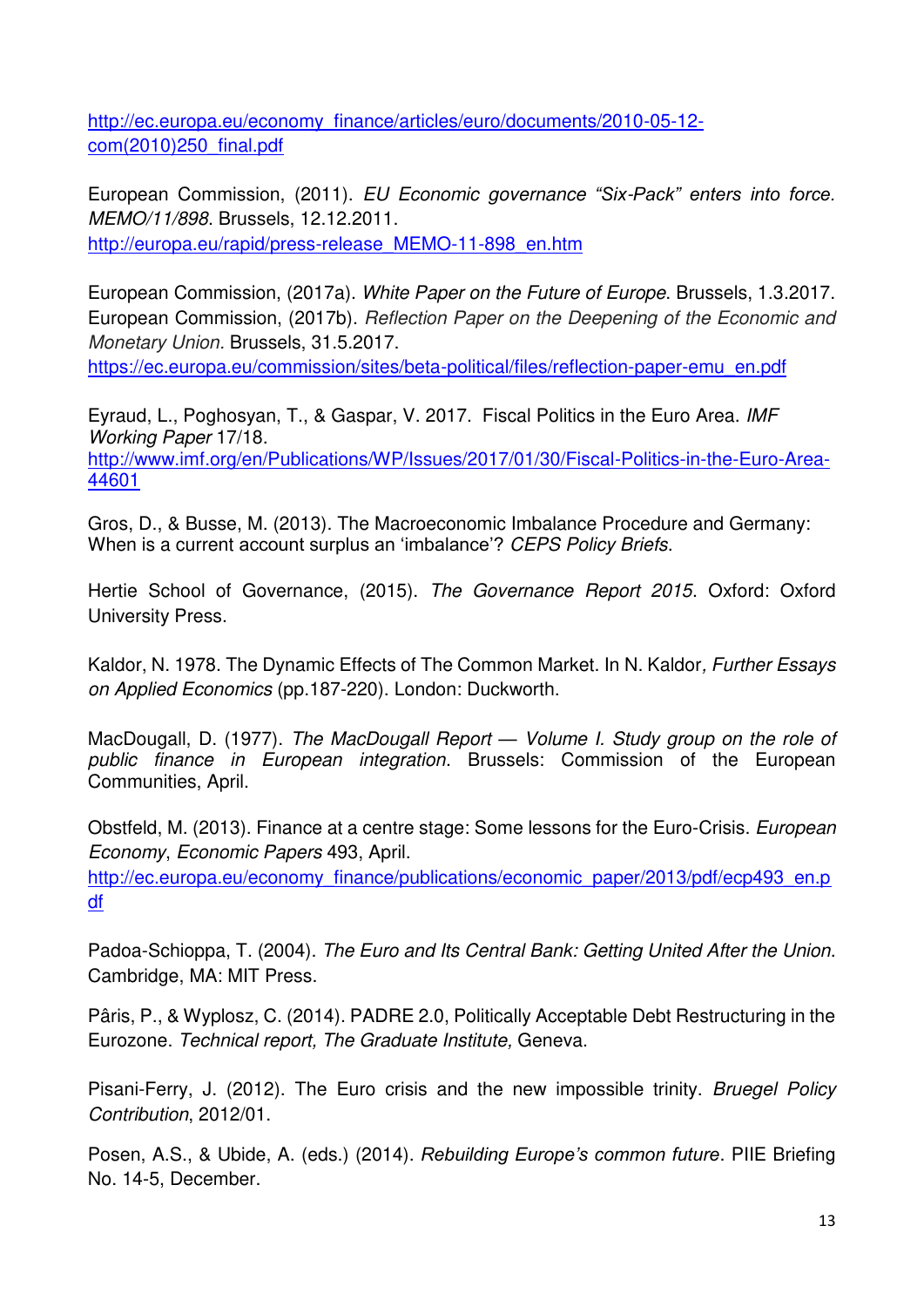Quadrio Curzio, A. (2011). On the Different Types of Eurobonds. *Economia Politica*, XXVIII (3): 279-293.

Rodrigues, M.J. (2014). The Eurozone crisis and the transformation of EU economic governance. In M.J. Rodrigues & E. Xiarchogiannopoulou, *The Eurozone crisis and the transformation of EU Governance. Internal and external implications* (pp. 173-189). [Farnham:](https://en.wikipedia.org/wiki/Farnham) Ashgate.

Sanchis i Marco, M. (2014). *The Economics of the Monetary Union and the Eurozone Crisis*. New York: Springer.

Schilirò, D. (2013). A new governance for the EMU and the economic policy framework. In M.C. Malaguti, B. Bossone, S. Cafaro, & S. Di Benedetto (eds.), *Legitimacy and Efficiency in Global Economic Governance*. Newcastle upon Tyne: Cambridge Scholar Publishing.

Schilirò, D. (2014). Changes in Eurozone Governance after the Crisis and the Issue of Growth. *International Journal of Social Science Studies*, 2 (2): 110-119.

Schilirò, D. (2017). Rules, Imbalances and Growth in the Eurozone*.* In R. Mirdala, & R.R. Canale (eds.) *Economic Imbalances and Institutional Changes to the Euro and the European Union (International Finance Review, Volume 18)* (pp.65-89). Bingley: Emerald Publishing Limited.

Schmidt, V. (2015). Changing the policies, politics, and processes of the Eurozone in crisis: will this time be different? In D. Natali, & B. Vanhercke (eds.), *Social Developments in EU 2015*, Brussels: European Social Observatory (OSE) and European Trade Union Institute (ETUI).

Schmidt, V. (2016). The new EU governance: new intergovernmentalism, new supranationalism, and new parliamentarism. *IAI working papers* 16/11, May.

Schoenmaker, D. (2015). Firmer foundation for a stronger European Banking Union. *Bruegel working paper* No. 2015/13.

Tonveronachi, M. (2014). The ECB and the single European financial market: a proposal to repair half of the flawed design. *Public Policy Brief, 137*, Levy Economics Institute of Bard College.

Van Rompuy, H. (2017). Europe means more than just crisis. *Economia Politica*, 34 (1): 1- 10.

Véron, N. (2015). *Europe's radical Banking Union*, Bruegel Essay and Lecture Series, Brussels: Bruegel

Véron, N., & Wolff, G.B. (2015). Capital Markets Union: a vision for the long term, *Bruegel Policy Contribution*, No. 2015/05.